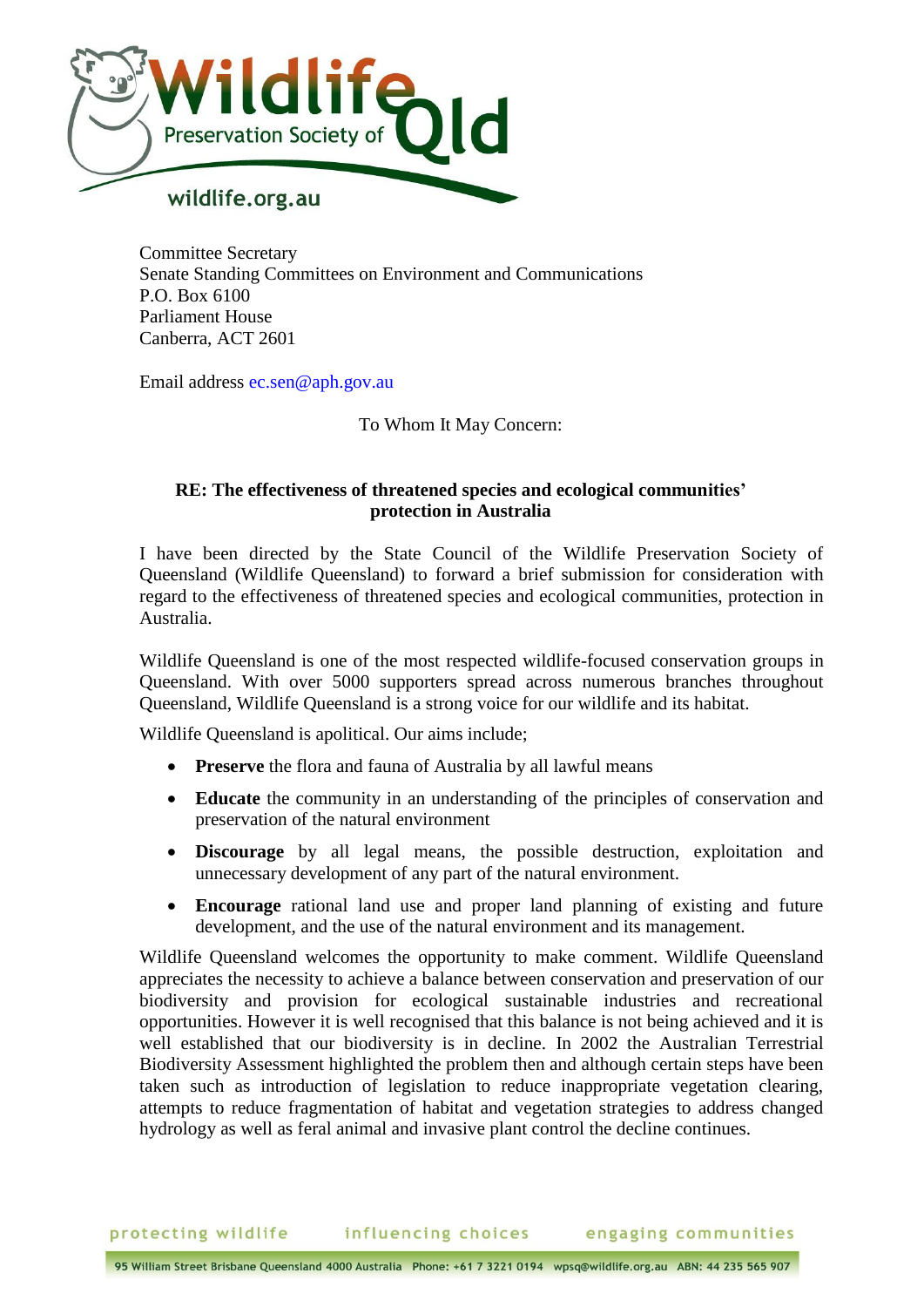## **General comment**

Wildlife Queensland is aware of the Terms of Reference for the Committee. However Wildlife Queensland will consciously step outside those terms as it is our opinion that matters peripheral to the topic must be considered as the current approach is not working.

National parks and protected areas are the corner stone of biodiversity protection and conservation. However protected area estate alone will not halt the current trend of ecosystem loss and our wildlife.

The complexity of wildlife habitat requirements is shown by the life cycles of highly mobile species. Migratory birds need wetlands to be conserved all along their migrations routes, which may extend for thousands of kilometres, or their survival will be threatened. Fruit bats, feeding on eucalypt blossom, regularly move for hundreds of kilometres up and down the east coast of Australia and need access to large areas of eucalypt forest throughout this range. Conservation of such species requires planning for habitat protection over very large areas and between different jurisdictions and provision for free movement between areas of habitat.

Concerns over global warming have also led to a realisation that existing reserve design is often highly inadequate. Climate is a major determinant of habitat suitability for many species. When climate changes, existing habitat may become unfavourable and it is believed that many species must migrate to more suitable areas if they are to survive. Reserve design must permit such movement. This requires establishing very large reserves, establishing reserves with diverse habitats, and providing connectivity of habitat between reserves to permit wildlife movement between them. In addition, species living in off-reserve habitat also require suitable habitat connectivity across the landscape if they are to be able to migrate under the impact of changing climate. Climate change may also lead to the onset of virtually intractable problems such as the degradation of the Great Barrier Reef and associated wildlife.

Therefore, conservation strategies based mainly on the provision of large reserves in key locations are likely to be inadequate for wildlife conservation in the face of rapid climate change. Models are required for the design of wildlife conservation systems on a continental scale across millions of hectares. Such mechanisms should not only address the CAR factors (comprehensiveness, adequacy and representativeness), but also include connectivity and resilience to facilitate continuation of ecological processes and adaptation to climate change. Managing biodiversity should become an integral part of all major developments and similar activities.

There are several basic components of a successful biodiversity conservation strategy.

- . First, establish large core areas of protected estate. Protected areas must be very large, or have large effective areas (by means of connecting habitat) for effective conservation and for natural ecological functions to continue.
- $\bullet$  Second, develop connecting areas between protected estate to permit movement of species and support adaptation to climate change over the longterm. Land uses in connecting areas must be compatible with their nature conservation functions.
- . Third, develop a strategy for identifying and conserving species, ecosystems or other elements of biodiversity not selected under the CAR approach, particularly rare and threatened species, as broad scale reserve selection procedures often fail to detect these species and include them in protected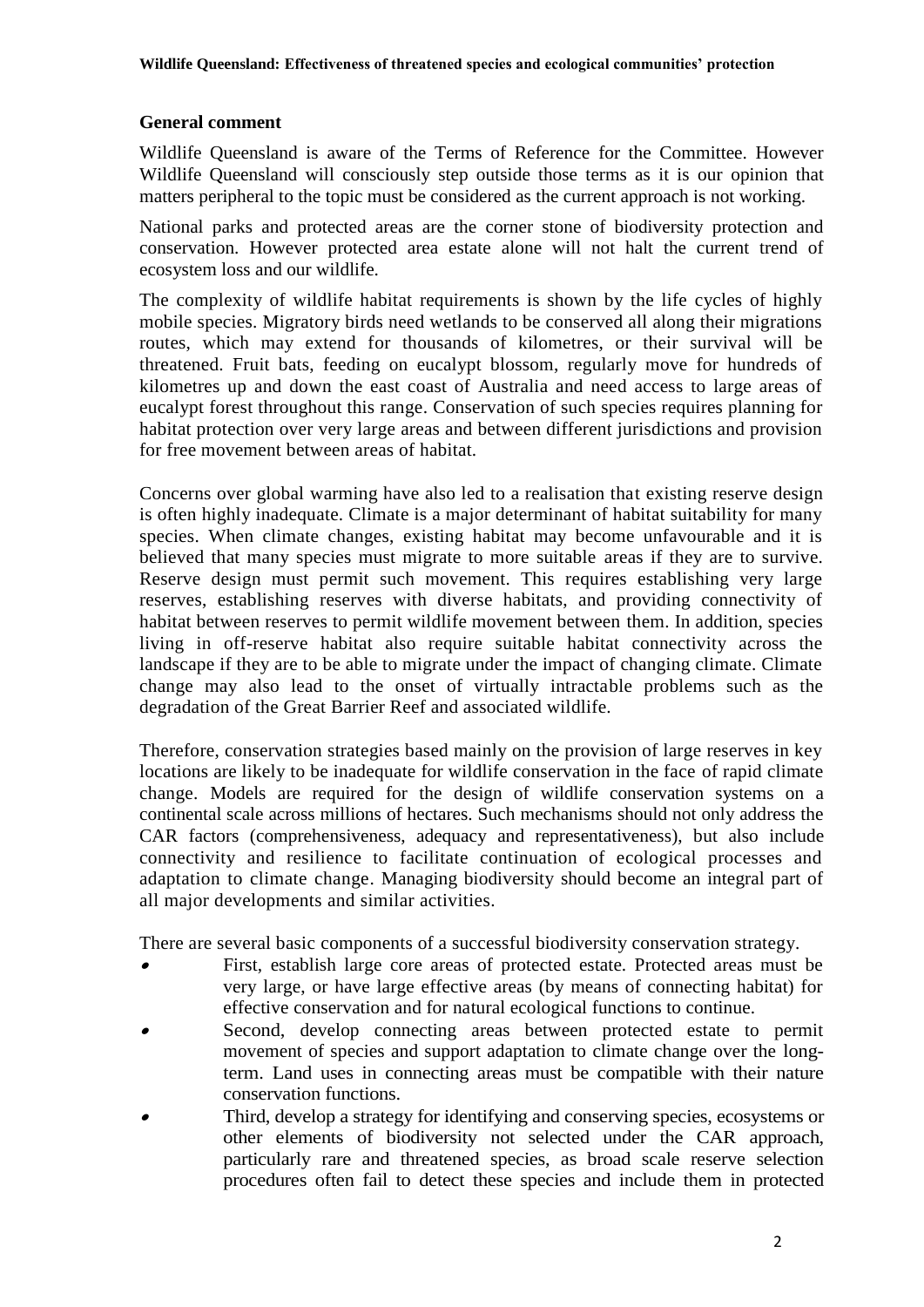areas.

- . Fourth, restore and rehabilitate degraded areas.
- . And finally, undertake appropriate ongoing management, including aspects such as biodiversity monitoring, fire management, predator control, visitor management and management of wild harvests and other commercial use of wildlife.

Broadly speaking regional ecosystems of Australia, Queensland in particular, are relatively well known. Of course knowledge gaps do exist but these pale into insignificance when compared with our knowledge about fauna. As a result vegetation is frequently used as a surrogate for biodiversity. This should not be the case and the knowledge of our fauna and its distribution must be enhanced. Furthermore with the limited funds available it is necessary to determine where those funds are best focussed to achieve the best outcome. While the loss of one species is one too many, is it better to stop a number of species from becoming endangered or at risk than spend large sums of money on recovery plans that have limited chance of success. There is a general trend to focus on a broader range of species. Wildlife Queensland supports that strategy. Allocating limited resources to threatened species conservation that will have the best effect and most likely a sound outcome must be one of the major criteria for fund allocation.

As Governments at all levels are finding it challenging to adequate fund the necessary actions to at least halt the decline consideration must be given to assisting the private sector in the ever increasing activity of biodiversity conservation. The private sector can in many instances through volunteers, public donations and minimal government assistance deliver a positive outcome for the environment and its biodiversity more cost effectively.

The broader community needs to strongly support any program to ensure there is political will for it to occur. The protection and conservation of our biodiversity is no exception. I There is a need to implement capacity building in the broader community in biodiversity conservation and educate the broader community about the values and benefits of biodiversity conservation. Long-term incentives should be provided to the broader community to increase their participation in nature conservation. This requires indentifying common goals among community groups in order to facilitate further action in addressing conservation problems. There is a need to consult the local community and relevant indigenous peoples, and include them in the decision-making process. Furthermore it is desirable to encourage interaction between neighbouring regions and communities so they may support each other and learn from each other.

Finally there is a need to develop expertise in addressing problems arising from climate change. Research into the impact of climate change on Protected Area Estate and biodiversity should be funded. Development of strategies and plans for the conservation of biodiversity under probable climate change outcomes should be funded.

## **Recommendations**

Obviously the solution to the crisis is not simple or readily indentified. The funding expended to date has not addressed the problem adequately. Species at risk and ecological community loss continue to escalate. A planned approach is required to define targets that are shared by all Governments and a way forward agreed. Wildlife Queensland offers the following recommendations for consideration.